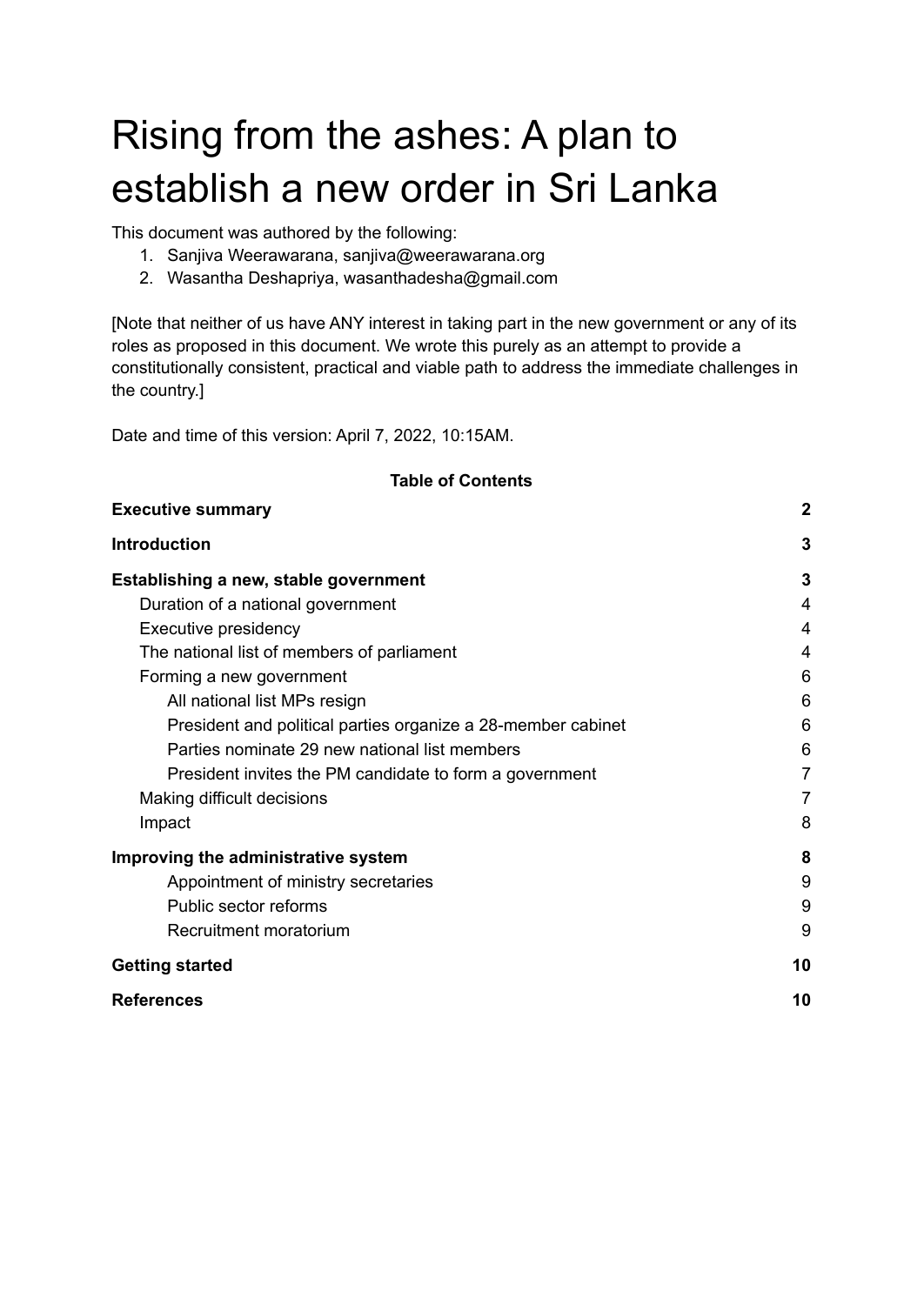## <span id="page-1-0"></span>Executive summary

**Sri Lanka is at a major crossroads today.** We have two simultaneous events, a people-led political upheaval and an economic armageddon, each of which can lead a country to disaster. No country has had to face both at once to the level we are facing today.

**We cannot face the economic crisis head-on without a stable government in place.** Today we effectively have no government. Difficult as it may be, it is thus necessary to re-establish proper governance in order to start addressing the massive challenge of stabilizing the economy.

While there are many rallying cries for the people-led protests, **whatever we do to adjust the political system must be done within the framework of the existing constitution**. Any other approach is a call for anarchy and no citizen should wish for that!

The proposed approach for improving governance has two stages:

- 1. Establish a new, stable national government
- 2. Improve how our administrative system works

The necessary steps to achieve a national government can be summarized as follows:

- 1. **Pass the 21st Amendment to the constitution repealing the 20th Amendment** and comprising of an improved 19th Amendment to curtail the powers of the president
- 2. **Design a new cabinet structure with 28 cabinet ministers** (or less) and no deputy ministers or any kind of non-cabinet ministers
- 3. **Ask all current 29 national list MPs to resign** from parliament
- 4. Ask all **parties to nominate new members with specialized skills needed to occupy the 28 cabinet positions and the prime minister role**
- 5. President invites the identified national list member to **form a national government consisting only of national list members** and appoints the identified person as the prime minister without the president or PM taking any portfolios
- 6. **All political parties agree to support the national agenda** as defined by this national government

The necessary steps to improve our administrative system can be summarized as follows:

- 1. Stop appointing random private individuals as secretaries of ministries
- 2. Introduce the necessary public sector reforms to enable organizations to function better including the reorganization of government organizations as needed
- 3. A complete moratorium on any new hires to the government unless supported by retrenchment

Executing the plan proposed in this document can result in a government structure that can face the economic problems head on and solve them. This result is a victory for the people and provides the political system the opportunity to serve us rather than themselves.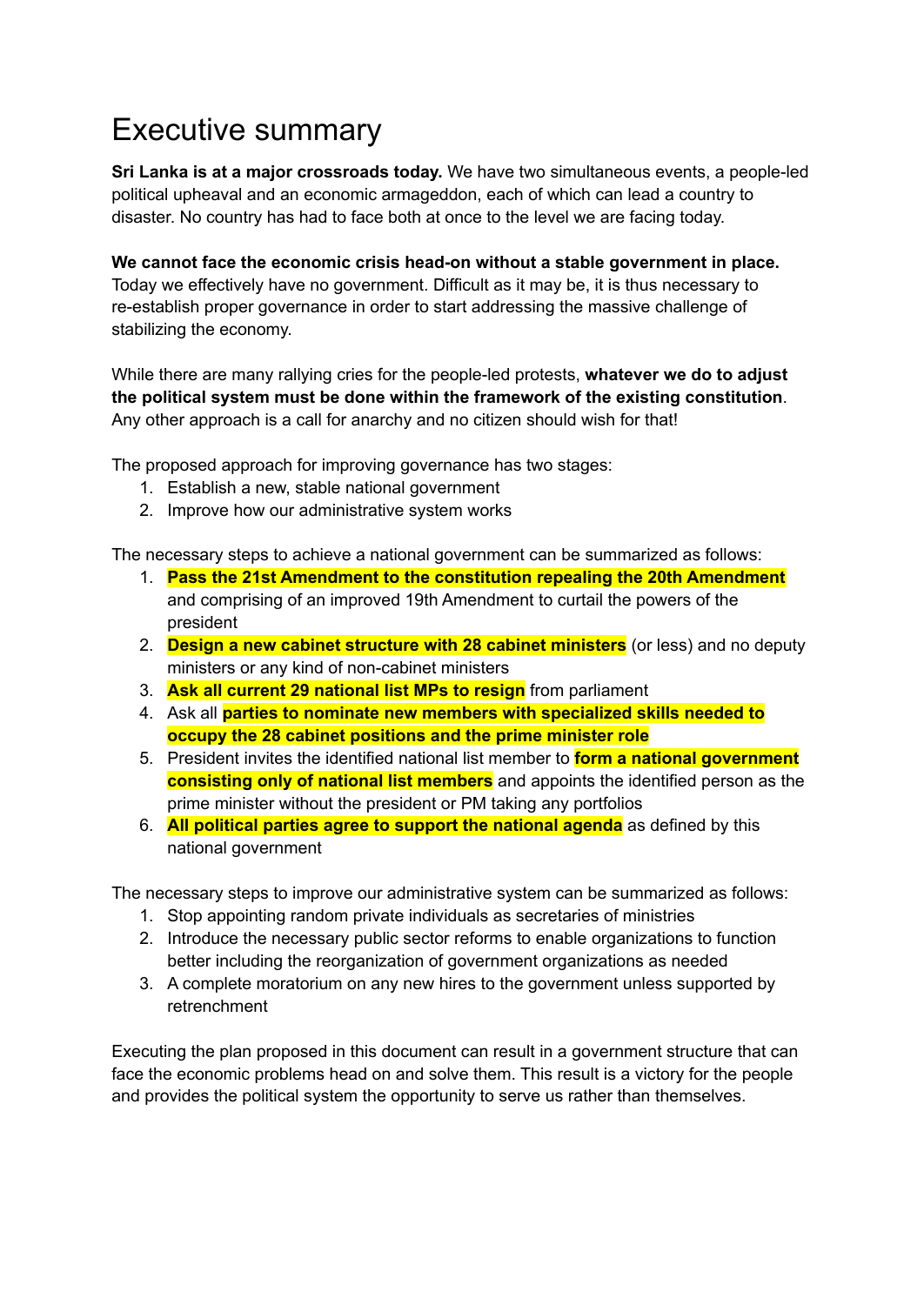## <span id="page-2-0"></span>**Introduction**

.

The people's rebellion that started a few weeks ago with "#GoHomeGota" has highlighted the dire need and is an opportunity to rapidly and radically improve how our country's executive and administrative system works, while still operating within the current constitution. While the anger of the people is currently focused on the president and members of his family, any impartial observer will accept that the deep economic and other issues in our country are the responsibility of all our political leaders over many decades and the voters who voted them in.

As the country is going through soul searching about governance, we are also heading towards an economic precipice. No country that had to deal with economic default-related challenges had to simultaneously deal with political upheaval. Just addressing the economic challenges is itself hard enough, but doing both together is a nearly impossible task. Mismanaging this complex situation with a complete and utter meltdown of the country in all aspects led to chaos and anarchy.

If the country is not navigated safely through this most difficult economic and political crisis in the history of Sri Lanka, the country would become completely bankrupt, inflation would soar to an unfathomable level, the social life would be utterly miserable making it impossible for the majority to make a living, underworld and mafias would take the country to anarchy and chaos from which the country would never recover.

This is a golden opportunity for the people of Sri Lanka to pressurize the political parties which represent the executive and the legislative powers of the government, to pave the way for a national government that could make the best possible attempt to save the country from the impending calamity.

How can we use this opportunity to improve our overall system of government so that we can address some of the following issues, in multiple stages:

- 1. Establish a new, stable government that can navigate the country through the economic challenges and become economically stable again.
- 2. Improve how our administrative system works so that it can function independently of the political system to the extent that it needs to.

## <span id="page-2-1"></span>Establishing a new, stable government

While the government exists in name today, it is in total disarray without a proper cabinet. Whichever political party takes over to establish a government has the unenviable reality that it will be the bearer and guardian of bad news for several years, the period it will take to re-establish economic stability.

No party will want to take that burden to itself. Thus, it is critical that the next government be a national government with members from all political parties.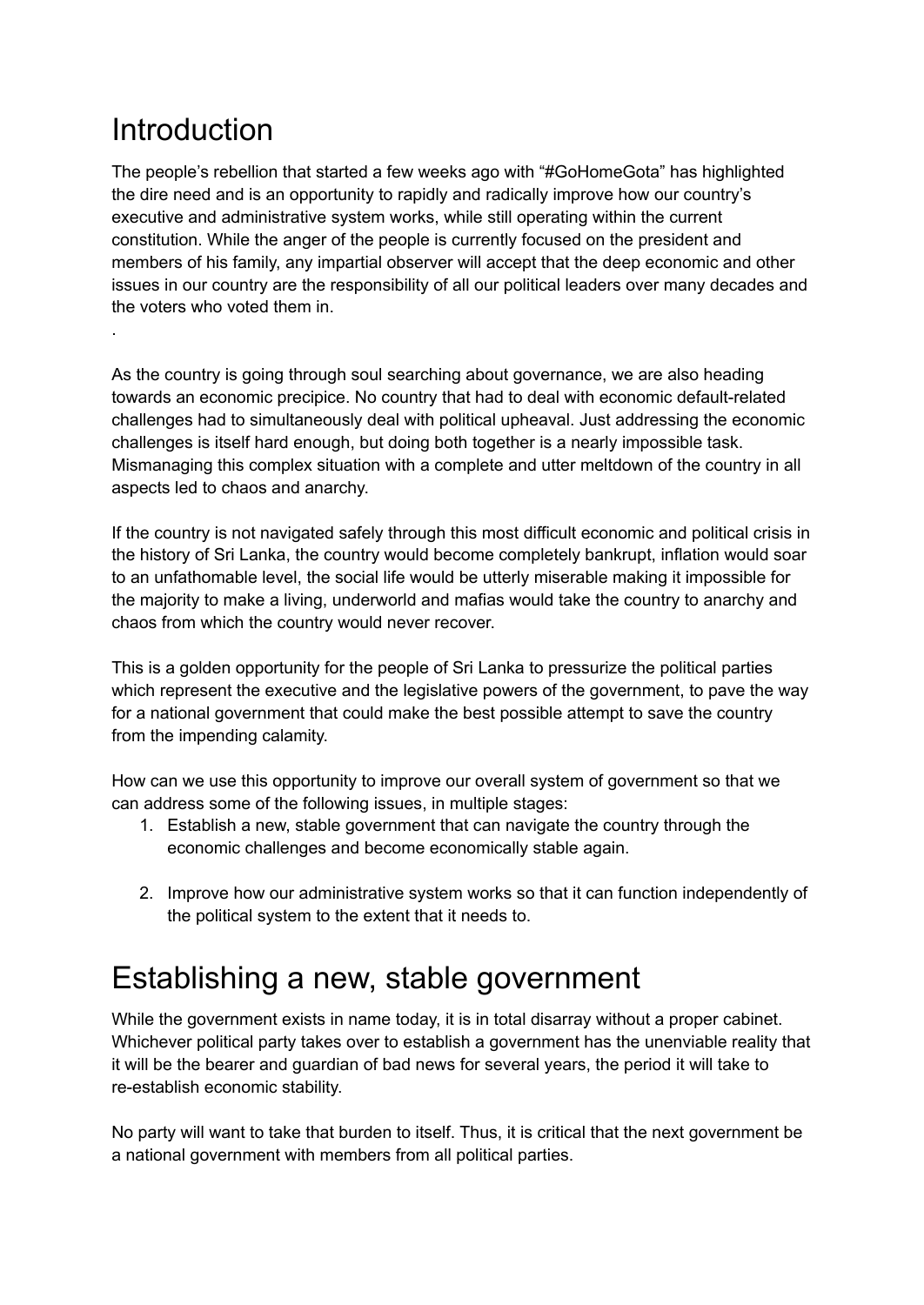### <span id="page-3-0"></span>Duration of a national government

The next scheduled presidential election is in late 2024 and the next parliamentary election is in mid-2025. The new national government will need that time to take the country through the difficult set of fiscal and other transitions we will need to make in order to stabilize the economy.

If we were to hold a parliamentary election before 2025, the new government would come with a new set of policies and directions. Historically our governments have always been known to reverse any positive direction taken by the previous government. In the economic war, we're in today, even ignoring the massive financial cost of an election, such a reversal would be damaging.

Thus, our view is that the national government must be in place until the current parliamentary and presidential terms are completed.

### <span id="page-3-1"></span>Executive presidency

While the rallying cry of the protesters is "GoHomeGota", removing a president is not an easy task. If the president were to resign, according to our constitution parliament would have to select a Member of Parliament as the President. If anyone observed the parliamentary sessions on April 4th and April 5th, that process is likely to become a disaster.

Secondly, appointing a new president who operates within the power of the current constitution (i.e. the 20th amendment) can be a disaster as the power of that seat is simply awesome and will not result in an overall government that can work properly. The need of the hours is national thinking and statesperson-like behaviour – which is not something that any of our political leaders have demonstrated!

In order for a government to operate effectively as a national government, it is critical that the president's powers be pruned by parliament and an updated version of the 19th amendment be established as the 21st amendment. The changes which should be made to the 19th Amendment have been explained by Dr Jayampathi Wickramarathne, one of the authors of the original 19th amendment can be viewed [here](https://anidda.lk/19-%e0%b7%80%e0%b6%b1-%e0%b7%83%e0%b6%82%e0%b7%81%e0%b7%9d%e0%b6%b0%e0%b6%b1%e0%b6%ba%e0%b6%a7-%e0%b6%86%e0%b6%b4%e0%b7%83%e0%b7%94-%e0%b6%ba%e0%b7%91%e0%b6%b8-19%e0%b6%ba%e0%b7%9a-%e0%b6%b4%e0%b7%8a/?fbclid=IwAR1_gdRiDVP4hqLvZcLu1L8lcttkKZeMYbA4pj4YRllEuMuthoqoWFOg85k) (see [1]).

Once the 21st amendment is passed, the current president can resign if he so chooses or he can remain in a largely ceremonial role until the next election cycle or until parliament chooses to rewrite the constitution to eliminate the executive presidency completely. Note that such an elimination is not a simple amendment as it requires modifications to the constitution in many places – effectively, a new constitution is needed.

### <span id="page-3-2"></span>The national list of members of parliament

The parliamentary election system in Sri Lanka results in two kinds of people going to the parliament: those that are elected from each district (a total of 196) and a further 29 that are appointed by political parties in numbers proportional to the national vote count of the party.

As explained in [this](https://groundviews.org/2015/09/05/national-list-what-list/) GroundViews article (see [2]), the reasons for the national list are sound: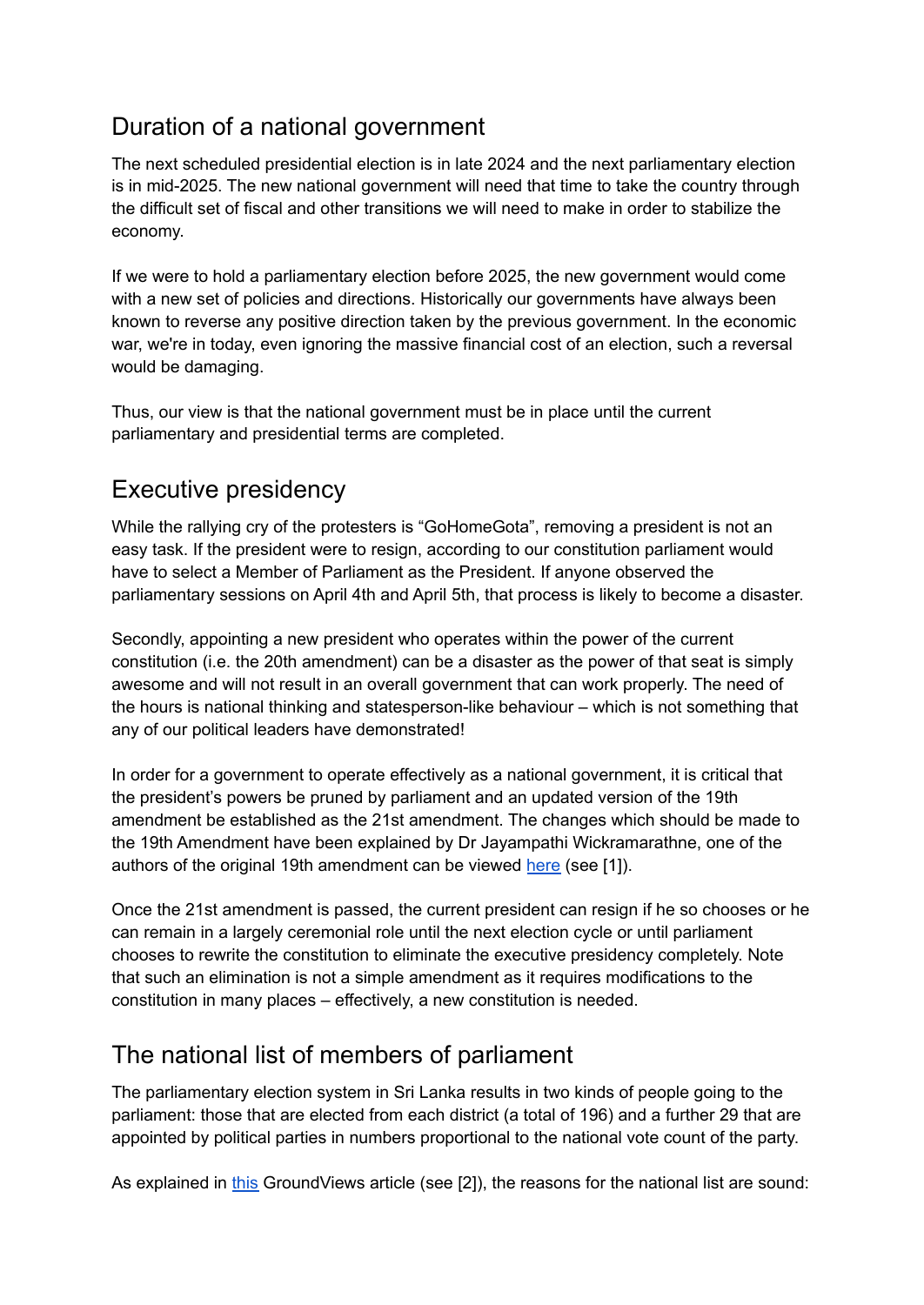*The list was introduced primarily to bring in experts and professionals from various fields, whose knowledge and skills would be useful in parliament-the underlying assumption being that such individuals would not have the time, political know-how, or the requisite popular appeal to successfully contest and win an election.*

However, the article goes on to note that the list has lately been abused:

*The logic behind a national list is sound, although the mechanisms to protect its spirit are not (Section 99A as introduced by the 14th amendment effectively allows parties to ignore the lists they have declared and to nominate anyone else, subject to the normal limitations).*

| Name                          | Party       | <b>Alliance</b> |
|-------------------------------|-------------|-----------------|
| Selvaraja Kajendran           | <b>ACTC</b> | <b>TNPF</b>     |
| Thavaraja Kalai Arasan        | <b>ITAK</b> | <b>TNA</b>      |
| Harini Amarasuriya            | <b>JVP</b>  | <b>JJB</b>      |
| Tissa Vitharana               | <b>LSSP</b> | <b>SLPFA</b>    |
| Yadamini Gunawardena          | <b>MEP</b>  | <b>SLPFA</b>    |
| <b>Mohamed Mussammil</b>      | <b>NFF</b>  | <b>SLPFA</b>    |
| Athuraliye Rathana Thero      | <b>OPPP</b> |                 |
| Diana Gamage                  | <b>SJB</b>  | <b>SJB</b>      |
| Eran Wickramaratne            | <b>SJB</b>  | <b>SJB</b>      |
| Harin Fernando                | <b>SJB</b>  | <b>SJB</b>      |
| Imthiaz Bakeer Markar         | <b>SJB</b>  | <b>SJB</b>      |
| Mayantha Dissanayake          | <b>SJB</b>  | <b>SJB</b>      |
| R. M. Ranjith Madduma Bandara | <b>SJB</b>  | <b>SJB</b>      |
| Tissa Attanayake              | <b>SJB</b>  | <b>SJB</b>      |
| Suren Raghavan                | <b>SLFP</b> | <b>SLPFA</b>    |
| Ali Sabry                     | <b>SLPP</b> | <b>SLPFA</b>    |
| Basil Rohana Rajapaksa        | <b>SLPP</b> | <b>SLPFA</b>    |
| Charitha Herath               | <b>SLPP</b> | <b>SLPFA</b>    |
| G. L. Peiris                  | <b>SLPP</b> | <b>SLPFA</b>    |
| Gevindu Kumaratunga           | <b>SLPP</b> | <b>SLPFA</b>    |
| Jayantha Ketagoda             | <b>SLPP</b> | <b>SLPFA</b>    |
| Jayantha Weerasinghe          | <b>SLPP</b> | <b>SLPFA</b>    |
| Manjula Dissanayake           | <b>SLPP</b> | <b>SLPFA</b>    |
| Marjan Faleel                 | <b>SLPP</b> | <b>SLPFA</b>    |
| Ranjith Bandara               | <b>SLPP</b> | <b>SLPFA</b>    |
| Sagara Kariyawasam            | <b>SLPP</b> | <b>SLPFA</b>    |

Here is the current national list of MPs in parliament: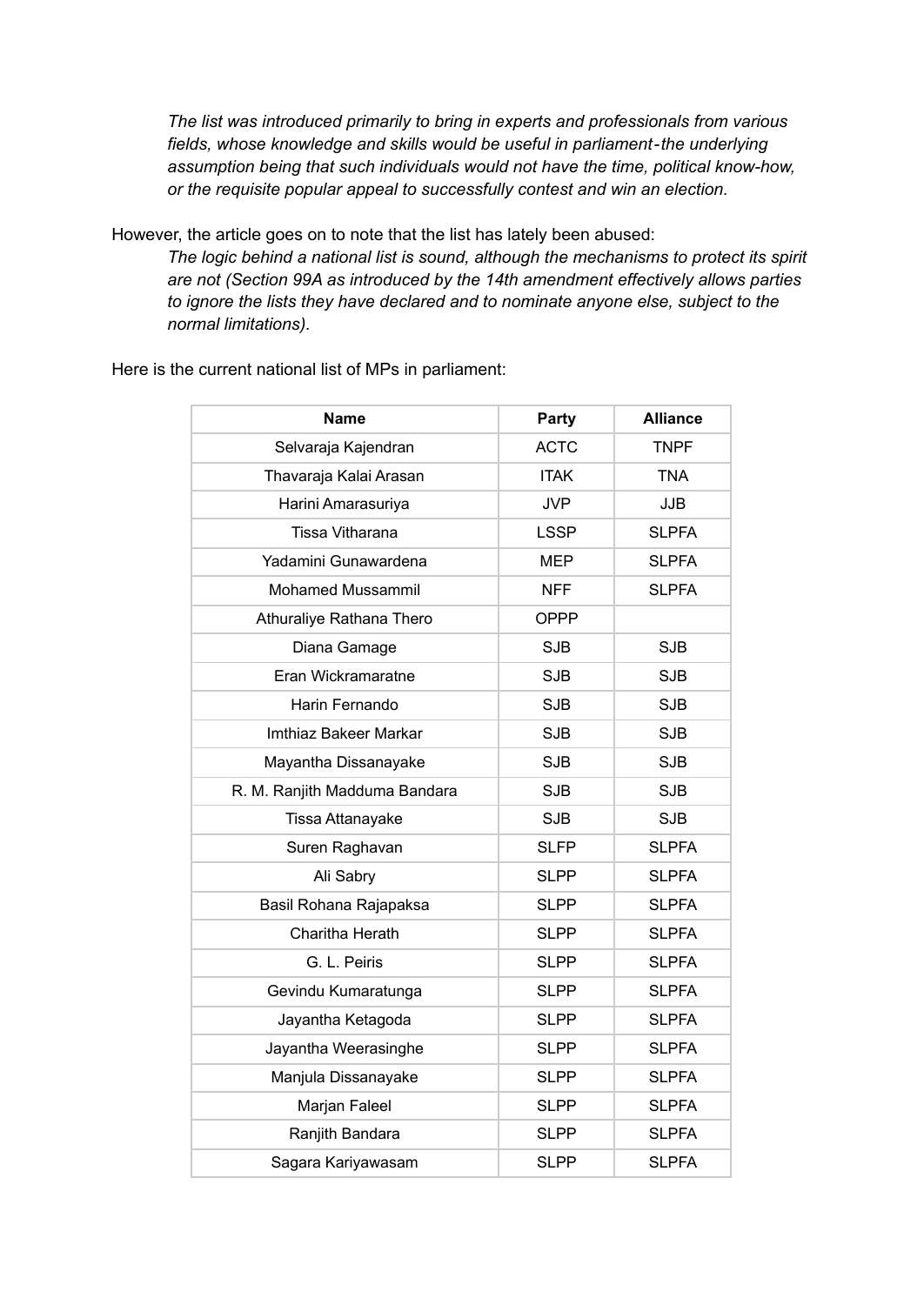| Seetha Arambepola    | SI PP | <b>SLPFA</b> |
|----------------------|-------|--------------|
| Tiran Alles          | SI PP | <b>SLPFA</b> |
| Ranil Wickramasinghe | UNP   |              |

### <span id="page-5-0"></span>Forming a new government

The goal is to form a new national government consisting of ONLY parliamentary members who are in parliament by way of the national list. This allows those members to *do the right things* for the country, ignoring party politics and re-election pressures.

As established in the previous section, barring a few exceptions, the current national list members do not possess the right capabilities to be holding cabinet positions in this crucial period for our country.

The following sections explain the sequence of activities to establish this new national government.

#### <span id="page-5-1"></span>All national list MPs resign

To bring in new credible individuals to parliament to form the new cabinet, the current national list members must resign from parliament. They and the political parties they represent must sacrifice their parliamentary membership benefits for the national cause.

#### <span id="page-5-2"></span>President and political parties organize a 28-member cabinet

The president is ultimately responsible for asking a member of parliament to form a government. This task is essentially a re-organization of the government into 28 ministries that can effectively run the country for the next two and a half years.

Note that no ministries will be taken by either the president or the prime minister. There will also not be ANY deputy ministers or state ministers or any other form of non-cabinet ministers.

In this state of coming national armageddon, we expect political party leaders to work together to design this organization structure.

#### <span id="page-5-3"></span>Parties nominate 29 new national list members

All parties to nominate new members with specialized skills needed to occupy the 28 cabinet positions and the prime minister role. The individuals should be able to work collaboratively, earn the respect of the people due to their credibility and be willing to work full transparently to earn the trust of both the people and parliament as they execute the difficult task of re-shaping our economy without political party focus or bias.

The prime minister candidate should be able to get the confidence of the parliament as they have to vote him or her in and support the person for this period to run the government.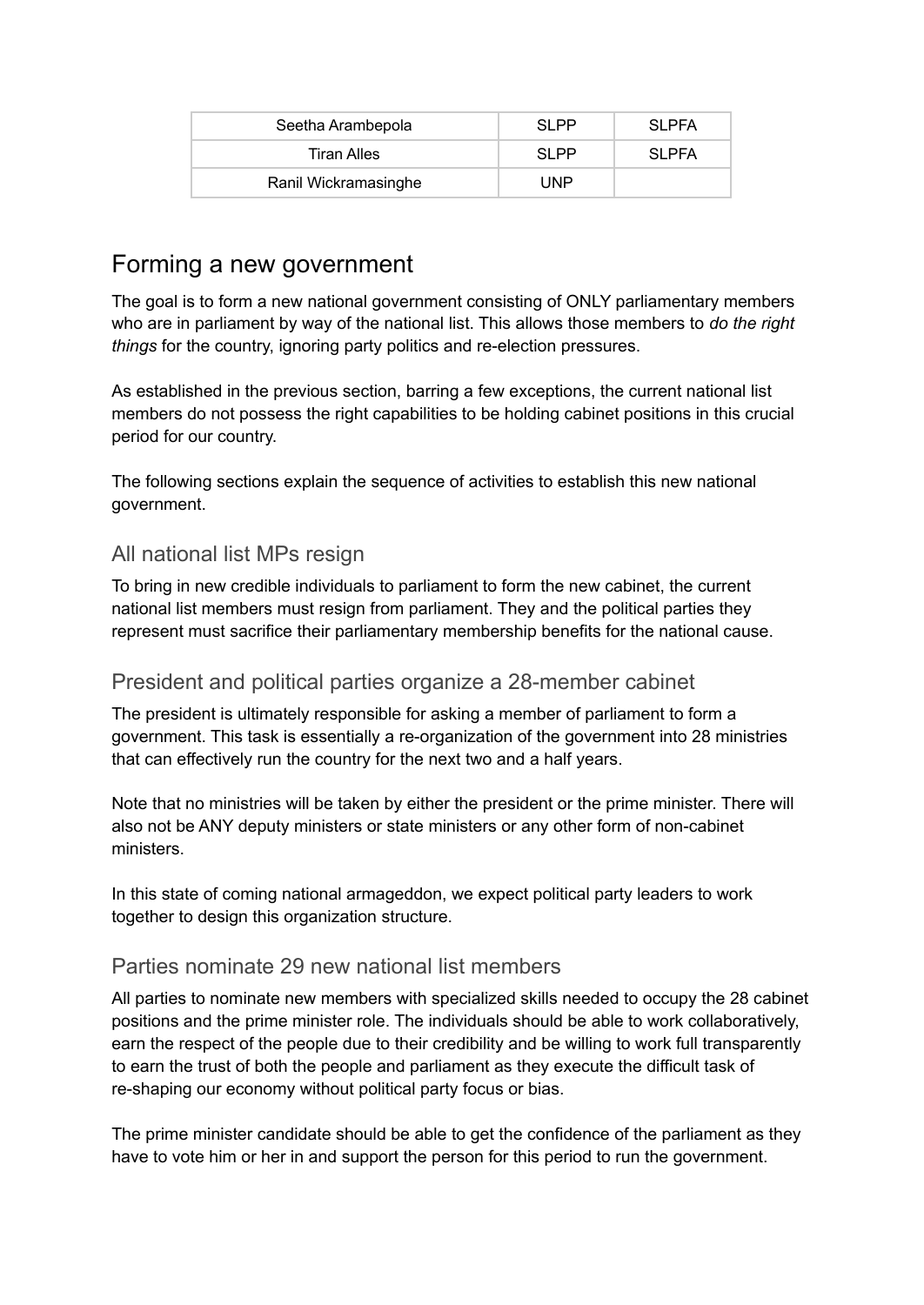It is permissible to bring back some of the national list members if they credibly fit a role in the new 28 member cabinet. However, all candidates must meet the minimum criteria:

- 1. Be of a generally non-political nature and be willing to work at the national level without bias towards the party they are nominated by
- 2. Have suitable educational & professional qualifications and relevant experience to be the minister of a particular subject
- 3. Be willing to declare all assets and maintain it during the course of their national list membership
- 4. Be willing to be transparent about their work to a level unseen by any previous member of parliament or cabinet member. This is critical for the person to earn and maintain the trust of the people and of parliament.
- 5. Not be a person who ran for, and/or lost, the last parliamentary election
- 6. Be willing to make a declaration that s/he would be disqualified to run for the next election unless a majority of the present Parliament changes this criterion at the latter stages of the National Government term. This allows the person to focus on doing whatever is right for the country during this term without worrying about how it will be received by the voters.

The Constitutional Council (which will come back into effect with the revised 19th Amendment coming as the 21st Amendment) will take responsibility to verify the qualifications of the nominees against the set of criteria given above and approve/disapprove the nominations.

#### <span id="page-6-0"></span>President invites the PM candidate to form a government

The President invites the identified national list member to form a national government and appoints the identified person as the prime minister and the other members as cabinet ministers.

All political parties agree to support the national agenda as defined by this national government. They also must agree to NOT undermine or attempt any change until the next elections in 2024 and 2025.

### <span id="page-6-1"></span>Making difficult decisions

The critical task of the new national government is to stabilize the economy, stabilize the prices of essential commodities, ensure utility services and commodities are readily available in the market and reshape the public sector to make it a smart and efficient unit. Another task is to rebuild the trust of the people in the government and its ability to manage the country.

In order to fulfil the above, it is necessary to make hard and difficult decisions that will not be popular with a majority of the country in the short run. For example, during the economic recovery period, the government of Greece had to cut down the public sector cadre by 26% and the wages bill by 39% to make the public administration efficient and productive [\[3\].](https://ec.europa.eu/info/sites/default/files/economy-finance/09_pillar_iv_public_admin_v11_5.pdf) There could be continued protests against hard decisions which will be taken by the caretaker government. Still, the government will need to make the necessary hard decisions to take the country out of this catastrophic situation.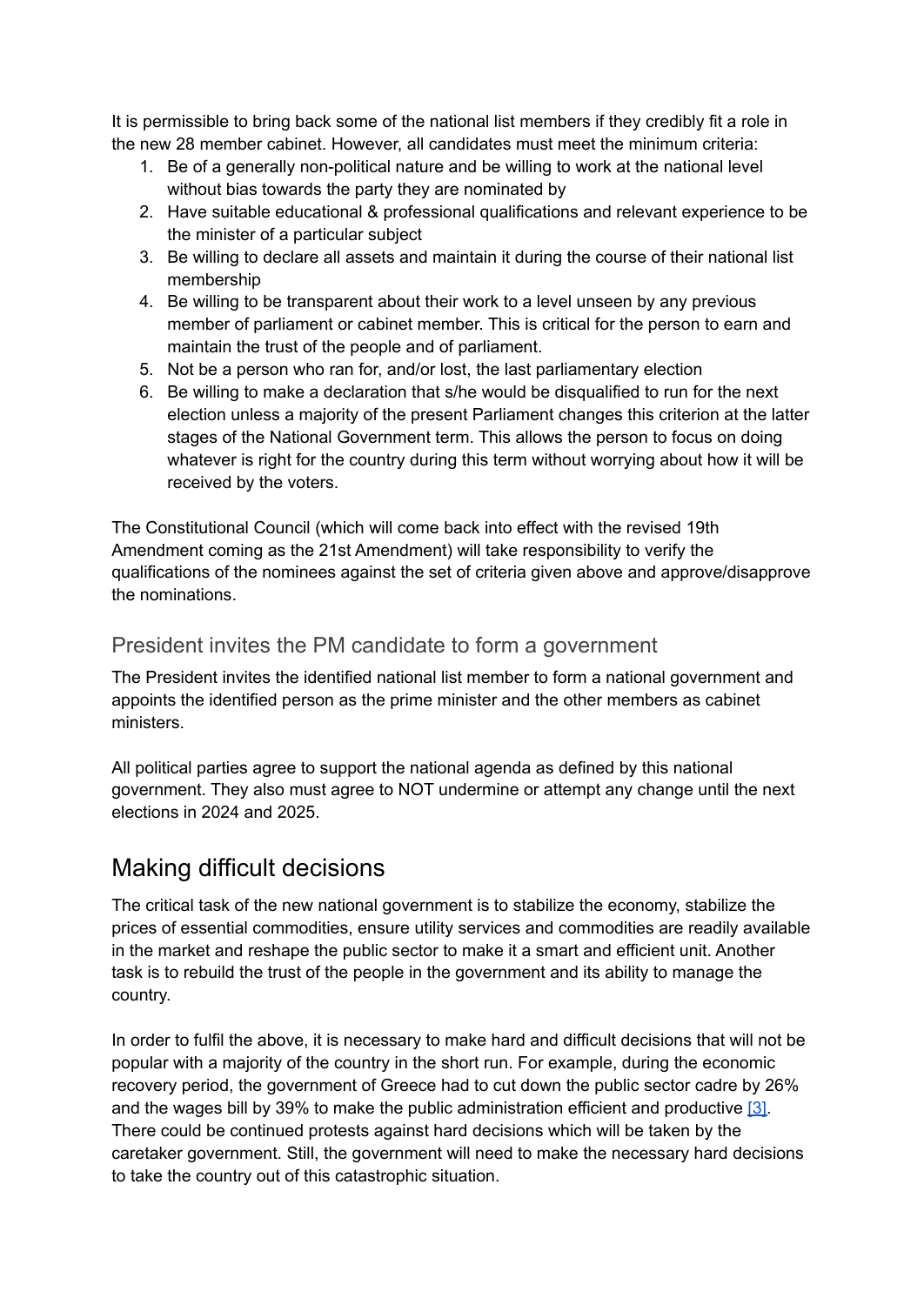The new Prime Minister and the Cabinet of Ministers, would present a roadmap for the recovery and the Finance Minister would submit a new budget for the years 2022 and 2023.

The Finance Minister could appoint an Economic Advisory Council comprising eminent economists to advise him/her and take part in the negotiations with the international lending agencies.

Party leaders MUST agree to support the proposals from this national cabinet of ministers and support them in parliament to pass any necessary laws and regulations and of course the budgets. In particular, this agreement must hold until the next election without any room for withdrawal.

### <span id="page-7-0"></span>Impact

The advantage of this approach is that when it comes to election time, all parties can blame these 29 individuals (if they so wish) for having caused pain to the people during the interim national government. (There is no way back from the current economic nightmare without pain.) When the efforts of the national government would bear fruit, all would embrace them as national heroes.

The remaining 196 then become effectively inert in terms of executive actions in navigating the country out of the mess.

Elections will come in 2024/2025, and that gives time for those 196 people to improve legislation, clean up obsolete acts and drive any constitutional change (such as eliminating the executive presidency if they so wish) and re-establish credibility in themselves if they desire to be re-elected. This is a position-saving exit for all members of parliament.

The president himself will continue to remain in the job but will no longer be in an executive position nor hold any ministerial portfolios. If he were to resign, parliament would elect one of their 196 members to become the president but that person too has to agree to support this interim plan until it is time for new elections.

## <span id="page-7-1"></span>Improving the administrative system

Since all the governments which governed the country so far have avoided the opportunities for frequent and regular public sector reforms, the politicization, the unplanned expansions to the public sector cadre, multiplication of public institutions and the lack of good governance in the state-owned enterprises has led to an unaccountable, inefficient and massive public sector which consumes a massive portion of the government revenue as salaries and pension.

The elimination of the post of a Permanent Secretary of a ministry has led to the absence of the continued implementation of national policies. Today we see massive politicization going down to several levels, rampant recruitment of political supporters to permanent government jobs and an overall increase in bureaucracy and red tape.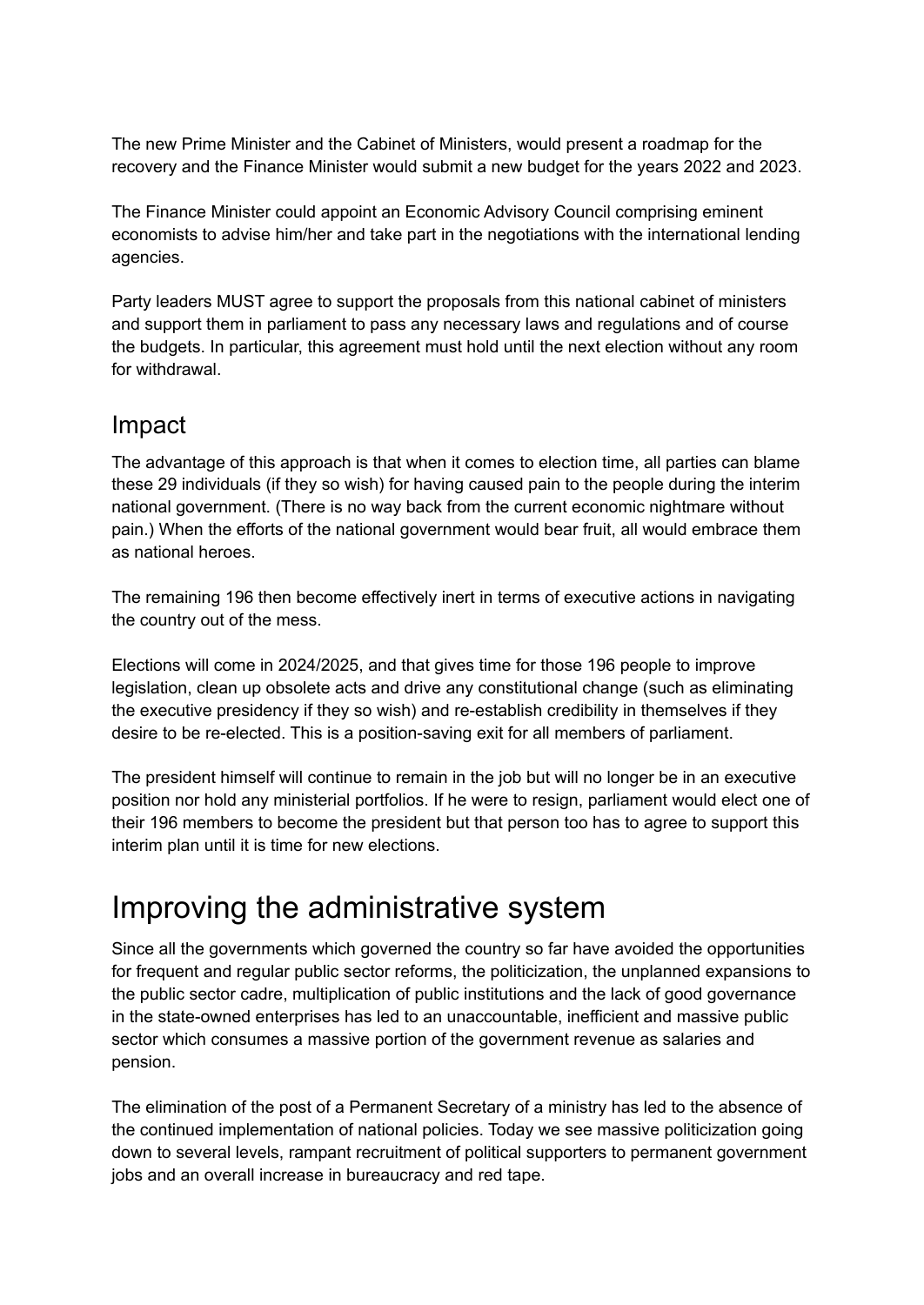As the IMF would definitely impose on the Government of Sri Lanka, the government would have to undertake many public sector reforms. Leaving those to the government to handle, we could identify certain measures which should be introduced for the government to function smoothly.

#### <span id="page-8-0"></span>Appointment of ministry secretaries

The secretary of a ministry is like the chief operating officer of a business - they are responsible for the actual execution of all functions of the organization and are also the responsible financial officer.

All recent governments have established the practice of appointing a favoured private sector individual or a long-retired public sector officer to the position of secretary to a ministry. These people might be very competent, but they are not familiar with government procedures and policies and often end up making a bigger mess than they deliver value.

During this interim national government, all 28 ministry secretaries, the prime minister's secretary and the president's secretary will be career government officials of secretary rank who are about to retire or have retired within the past few years. They will be given an employment contract that continues until 3 months after the 2025 parliamentary elections. They will be compensated at market competitive rates, will be given appropriate KPIs and be held accountable for delivering the results the country needs.

Unless the secretary is not performing at the expected level, they will not be removed from their post for the duration of the contract.

#### <span id="page-8-1"></span>Public sector reforms

Introduce public sector reforms and austerity measures as required for improving the efficiency of the public sector. These public sector reforms consist of deliberate changes to the structures and processes of public sector organizations with the objective of getting them to run better. Structural change may include merging or splitting public sector organizations while process change may include redesigning systems, setting quality standards and focusing on capacity-building.

#### <span id="page-8-2"></span>Recruitment moratorium

The Sri Lanka government has employed almost one and a half million people in the public sector. In addition to being a burden on the budget, the size of the government automatically makes the system slow and bureaucratic.

There will be NO recruitment to the government except for necessary specialized professional roles such as in the critical areas of health and education.